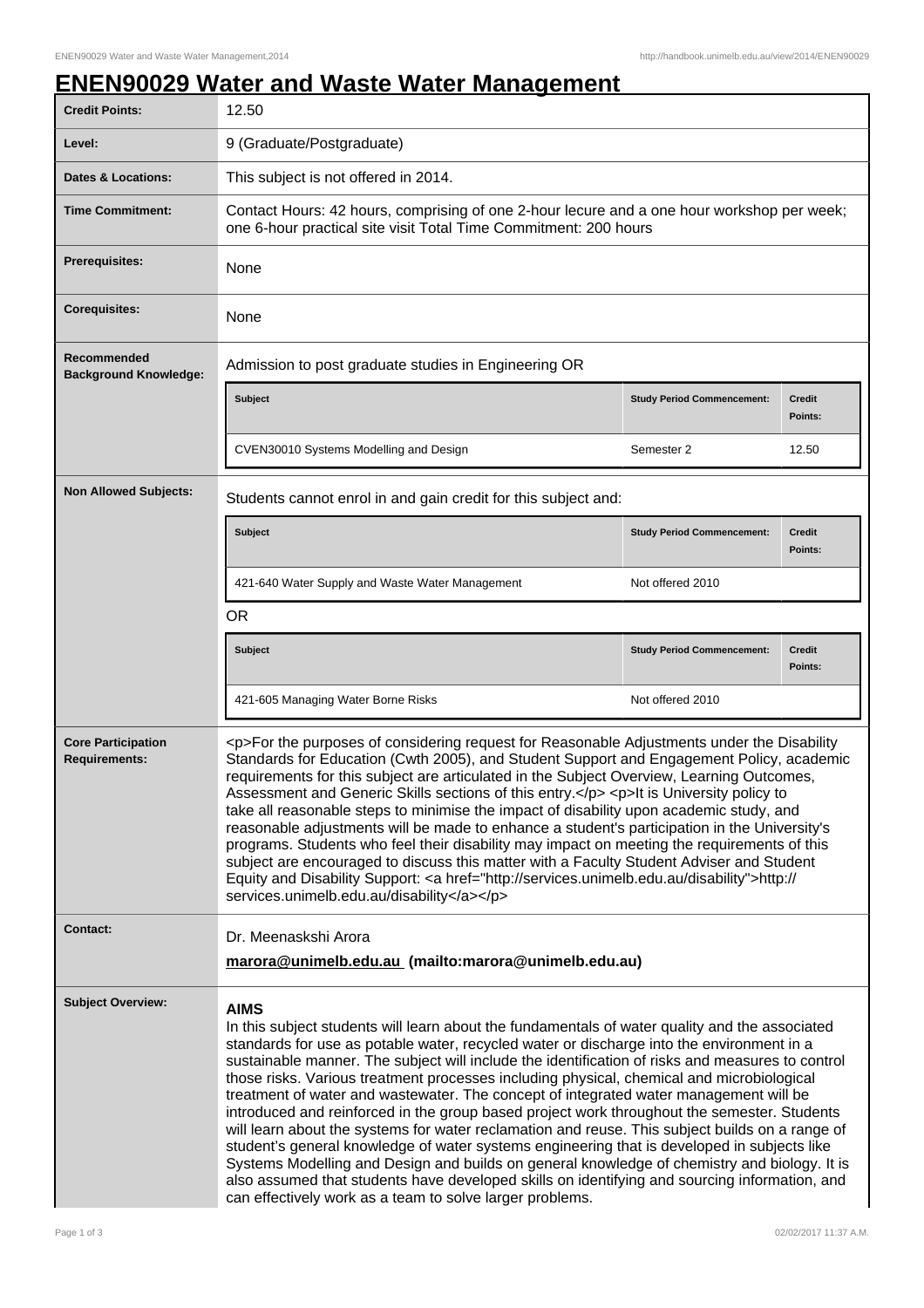|                           | Graduates from this subject may apply the skills developed in the water supply, waste water<br>treatment, or water sensitive urban design areas.<br><b>INDICATIVE CONTENT</b><br>This subject covers theoretical and practical management aspects of sustainable water supply<br>and treatment, wastewater treatment and reuse. Specific topics include:<br>1. Integrated water management<br>2. Risk identification and management for water services<br>3. Water quality guidelines, regulations and performance criteria for treatment plant design.<br>4. Water treatment processes and waste disposal<br>5. Wastewater treatment - physical, chemical and biological treatment technologies<br>6. Systems for water reclamation and reuse<br>The students will produce a conceptual design of a water and wastewater treatment system for<br>a small town.                                                                                                                                                                                                                                           |
|---------------------------|-----------------------------------------------------------------------------------------------------------------------------------------------------------------------------------------------------------------------------------------------------------------------------------------------------------------------------------------------------------------------------------------------------------------------------------------------------------------------------------------------------------------------------------------------------------------------------------------------------------------------------------------------------------------------------------------------------------------------------------------------------------------------------------------------------------------------------------------------------------------------------------------------------------------------------------------------------------------------------------------------------------------------------------------------------------------------------------------------------------|
| <b>Learning Outcomes:</b> | <b>INTENDED LEARNING OUTCOMES (ILO)</b><br>Having completed this subject the student is expected to:<br>1. Interpret raw and treated water quality data to assess its suitability for potential use in potable<br>or recycled water supply systems and the environment<br>2. Interpret water quality guidelines and regulations to set water quality targets and performance<br>criteria for treatment plant design<br>3. Assess the need for water treatment, describe suitable water treatment processes and<br>develop a water quality management plan<br>4. Conduct a water quality risk assessment and propose a rational approach to water treatment<br>process design providing "multiple barriers" to mitigate identified risks<br>5. Appreciate practical issues such as flow and energy losses of water in pipes. variability of<br>feed water (raw water) quality; water treatment process constraints; and cost implications<br>6. Integrate a water treatment facility within a water supply system<br>7. Knowledge of various treatment techniques for water, wastewater and recycled water |
| Assessment:               | A group assignment task, totalling 3000 words, due at week 6 of semester (15%). Associated<br>with Intended Learning Outcomes (ILOs) 1-3. A group assignment task, totalling 6000 words,<br>due at week 11 of semester (35%). Associated with ILOs 4-6. One 2-hour examination, held in<br>the examination period (50%). Associated with ILOs 1-7                                                                                                                                                                                                                                                                                                                                                                                                                                                                                                                                                                                                                                                                                                                                                         |
| <b>Prescribed Texts:</b>  | None                                                                                                                                                                                                                                                                                                                                                                                                                                                                                                                                                                                                                                                                                                                                                                                                                                                                                                                                                                                                                                                                                                      |
| <b>Breadth Options:</b>   | This subject is not available as a breadth subject.                                                                                                                                                                                                                                                                                                                                                                                                                                                                                                                                                                                                                                                                                                                                                                                                                                                                                                                                                                                                                                                       |
| <b>Fees Information:</b>  | Subject EFTSL, Level, Discipline & Census Date, http://enrolment.unimelb.edu.au/fees                                                                                                                                                                                                                                                                                                                                                                                                                                                                                                                                                                                                                                                                                                                                                                                                                                                                                                                                                                                                                      |
| <b>Generic Skills:</b>    | $#$ Ability to undertake problem identification, formulation, and solution<br>Understanding of social, cultural, global, and environmental responsibilities and the need to<br>#<br>employ principles of sustainable development<br>Capacity for creativity and innovation<br>#<br>Understanding of professional and ethical responsibilities, and commitment to them<br>#<br>Capacity for lifelong learning and professional development<br>#<br>$#$ Work effectively in a team                                                                                                                                                                                                                                                                                                                                                                                                                                                                                                                                                                                                                          |
| Notes:                    | <b>LEARNING AND TEACHING METHODS</b><br>The subject is based on presentations by experienced industry professionals who present the<br>lectures and case studies. The subject also involves problem based learning by doing a group<br>project on conceptual design of integrated water and wastewater treatment plan.<br><b>INDICATIVE KEY LEARNING RESOURCES</b><br>1 MWH's Water Treatment: Principles and Design, 3rd Edition, John C. Crittenden,<br>R. Rhodes Trussell, David W. Hand, Kerry J. Howe, George Tchobanoglous, ISBN:<br>978-0-470-40539-0, Hardcover, 1920 pages, March 2012<br>2 Wastewater Engineering by Metcalf & Eddy<br>3 State Environment Protection Policy, SEPP http://epanote2.epa.vic.gov.au/<br>EPA/Publications.NSF/2f1c2625731746aa4a256ce90001cbb5/<br>cc4efb1a742644514a2565fc0008e5cc/\$FILE/S160.pdf (http://epanote2.epa.vic.gov.au/<br>EPA/Publications.NSF/2f1c2625731746aa4a256ce90001cbb5/<br>cc4efb1a742644514a2565fc0008e5cc/\$FILE/S160.pdf)                                                                                                                |